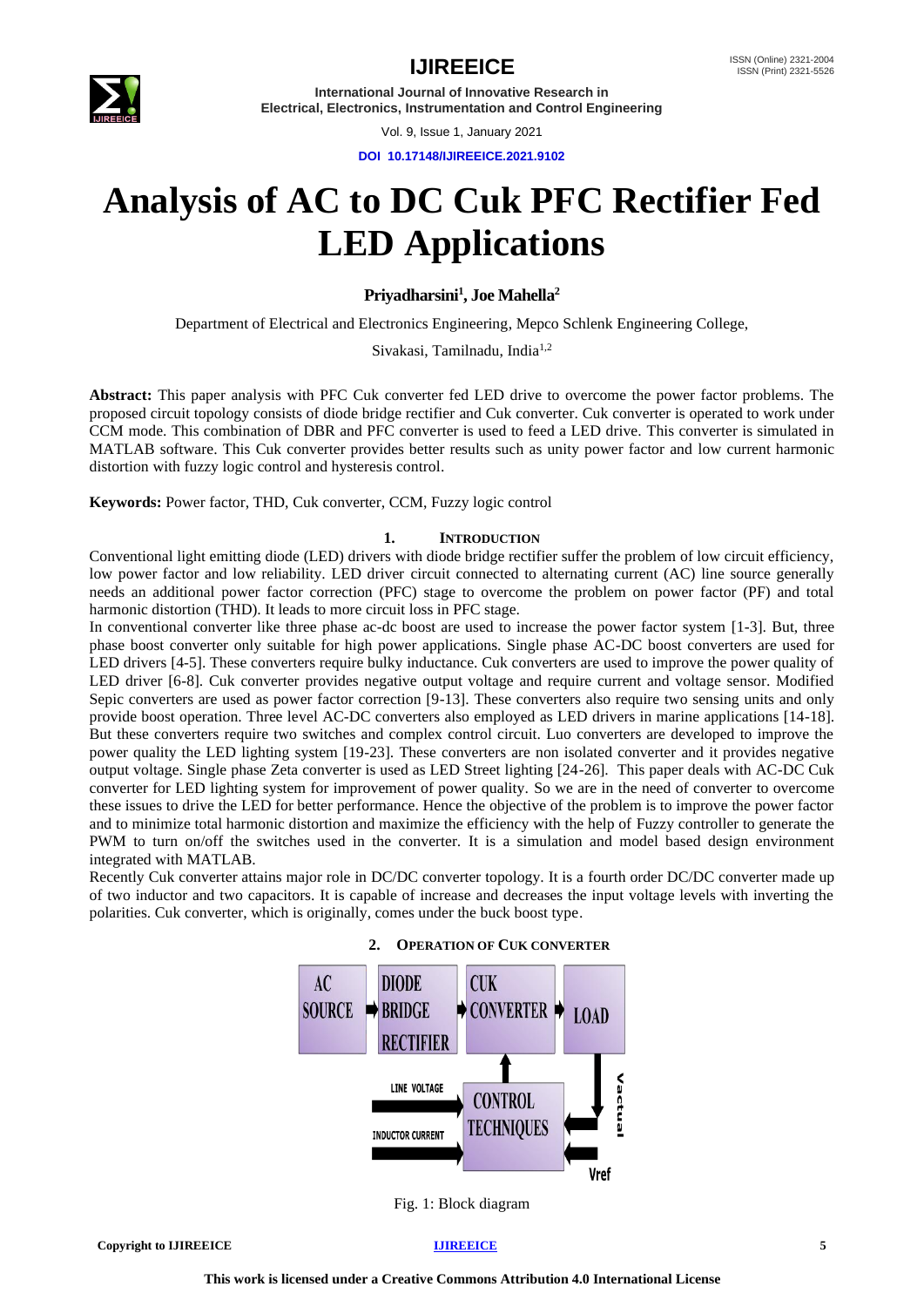

**International Journal of Innovative Research in Electrical, Electronics, Instrumentation and Control Engineering**

Vol. 9, Issue 1, January 2021

## **DOI 10.17148/IJIREEICE.2021.9102**

The proposed PFC Cuk converter is fed to LED. A single phase AC supply is feed to the diode bridge rectifier the followed by LC filter and an isolated Zeta converter. The purpose of the filter is to avoid the ripples in the input side due to switching. The proposed isolated converter is designed to operate in continuous mode. Output voltage is controlled with the help of PI controller. The repeating sequence and PI controller is used to generate PWM pulses for the MOSFET switches. A simple block diagram represents the proposed design as shown in the Fig. 1.



The Cuk converter is a step-down/step-up converter based on a switching boost-buck topology. It is shown in figure 2. Cuk converter provides an output voltage less than or greater than the supply voltage but the output voltage polarity is opposite to that of supply voltage. Capacitor is used for energy transfer in this converter whereas other converters uses inductor for energy transfer .Main purpose of capacitor C1 is to transfer energy from source to load.

## **MODE 1: SWITCH ON MODE**





When switch is ON(Fig. 3), the two inductor currents rises linearly with the voltage across them equal to the input voltage .The equations for the inductor currents during the interval 0<t<dTs are given by the equations ,

$$
i_1 = i + \frac{V_{lr}}{L_1}t
$$
  

$$
i_2 = -i + \frac{V_{lr}}{L_2}t
$$

**MODE 2: SWITCH OFF MODE**



When the switch is OFF (Fig. 4), inductor currents decrease linearly with the voltage equal to the output voltage. The inductor current equations are given by,

$$
i_1 = -\frac{V_o}{L_1}t + \frac{V_h}{L_1}dT_s + i
$$

**Copyright to IJIREEICE** *Copyright* **to [IJIREEICE](https://ijireeice.com/) <b>***COPYright* to **IJIREEICE** *6*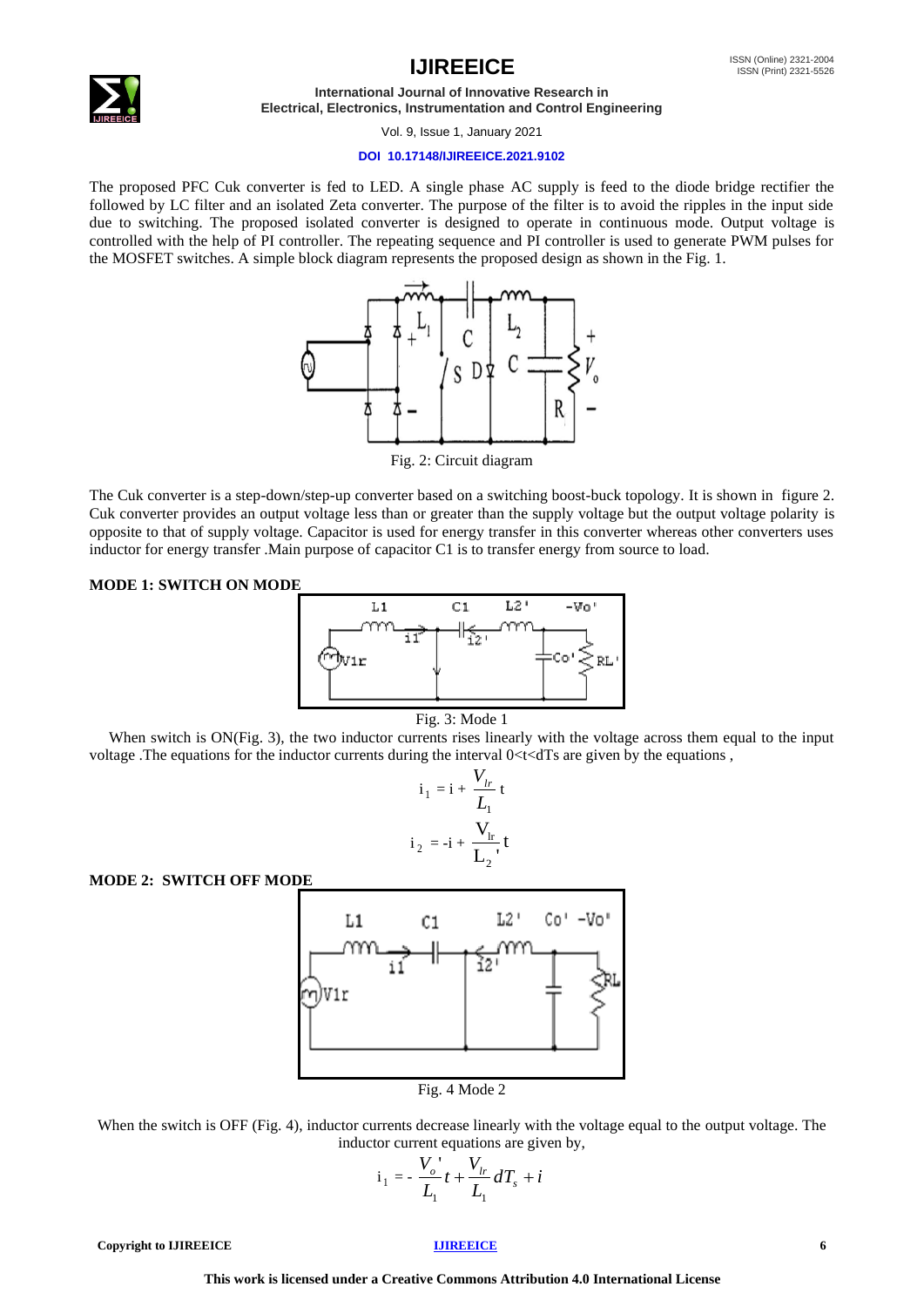

**International Journal of Innovative Research in Electrical, Electronics, Instrumentation and Control Engineering**

Vol. 9, Issue 1, January 2021

## **DOI 10.17148/IJIREEICE.2021.9102**

*V*

'



Figure 5 shows the switching waveforms of Cuk converter.

## **ADVATAGES OF CUK CONVERTER**

- Output voltage may be greater than or less than the peak input voltage.
- Easy implementation of high frequency insulation; provides better control
- No need for additional commutation circuit
- Efficiency gets improved
	- Low weight and fast operation.

 $\frac{K V_S}{f \Delta I_2}$ 

 $f$   $\Lambda$ V<sub>01</sub>

## **3. DESIGN OF PFC BASED CUK CONVERTER**

 The Zeta converter is operated in discontinuous mode of operation. It involves the design of various elements such as magnetizing inductor, intermediate capacitor, dc link capacitor. This will be discussed in below:

Outputvoltage

$$
V_o = \frac{K V_s}{1 - K}
$$

Inductance  $=$  L1 =L2=

Capacitance = 
$$
C1 = \frac{I_s (1-K)}{f AV}
$$

$$
C2 = \frac{\Delta I_2}{6 f \Delta V_{c2}}
$$

| Table 1 Design parameters |                               |  |  |  |
|---------------------------|-------------------------------|--|--|--|
| <b>DESIGN</b>             | <b>VALUES</b>                 |  |  |  |
| <b>PARAMETER</b>          |                               |  |  |  |
| Input line voltage        | 20 V                          |  |  |  |
| Output voltage            | 48 V                          |  |  |  |
| Switching frequency       | 10kHz                         |  |  |  |
| Line frequency            | 50Hz                          |  |  |  |
| Inductance (L1=L2         | 2.6mH                         |  |  |  |
| Capacitance $C_1$         | $0.001455 \,\mathrm{\upmu F}$ |  |  |  |

**Copyright to IJIREEICE** *IJIREEICE 7*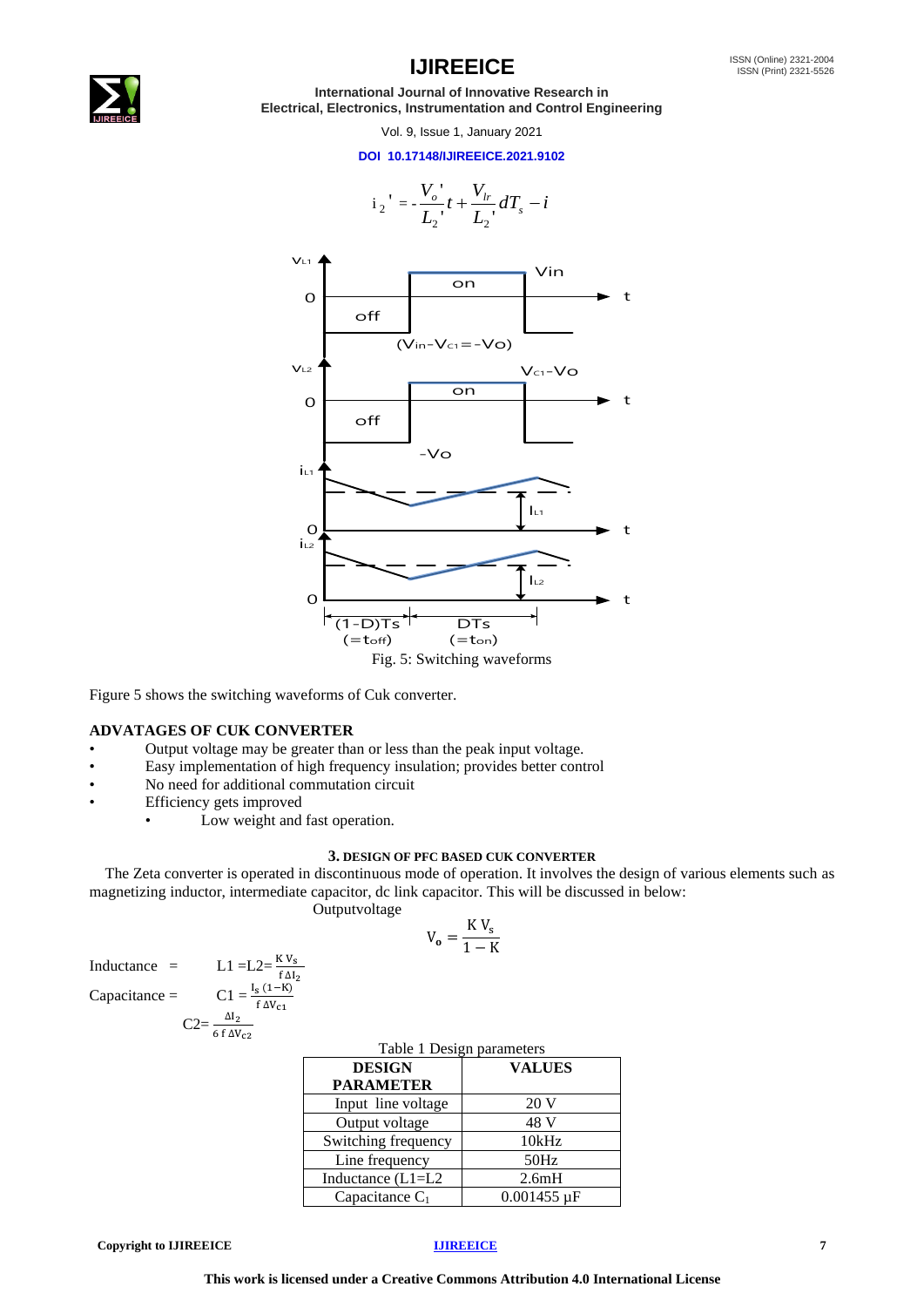**International Journal of Innovative Research in Electrical, Electronics, Instrumentation and Control Engineering**

Vol. 9, Issue 1, January 2021

## **DOI 10.17148/IJIREEICE.2021.9102**

| Capacitance $C_2$ | <u>ስ በ125 ሆሮ</u> |
|-------------------|------------------|
| Load resistance   |                  |

The values for the inductor, dc link capacitor, output inductor, intermediate capacitors, inductance and capacitance of inductor and capacitor are calculated by keeping ripple values of output current and output voltage. The switching frequency is chosen as 10 kHz. The specification used in the design model is tabulated as shown in the table 1.

## **4. OPEN LOOP CONFIGURATION**

It consists of source voltage which is fed to the diode bridge rectifier. The output of the diode bridge rectifier is fed into the Cuk converter with the resistive load. Switching frequency for the MOSFET switch would be 10 kHz. It is shown in figure 6.



Fig. 6 Open loop Simulation

## **5. CLOSED LOOP CONFIGURATION**

The open loop configuration of the converter is changed to closed loop controlled converter with Fuzzy control and hysteresis control. The comparator, repeating sequence, Fuzzy controller is used to generate the PWM pulse for MOSFET switches to regulate output voltage constant for varying supply voltage and for varying load. Closed loop configuration is shown in Fig.7.



Fig. 7 Closed loop Simulation

Fuzzy logic is a mathematical logic that attempts to solve problems by assigning values to an imprecise spectrum of data in order to arrive the most accurate conclusion. It is designed to solve problems in the same way that humans do by considering all available information and making the best possible decision**.** Table 2 shows the membership degree of mapping between input and output functions based on fuzzy if then rules . This table is called fuzzy associative memory table.

**Copyright to IJIREEICE [IJIREEICE](https://ijireeice.com/) 8**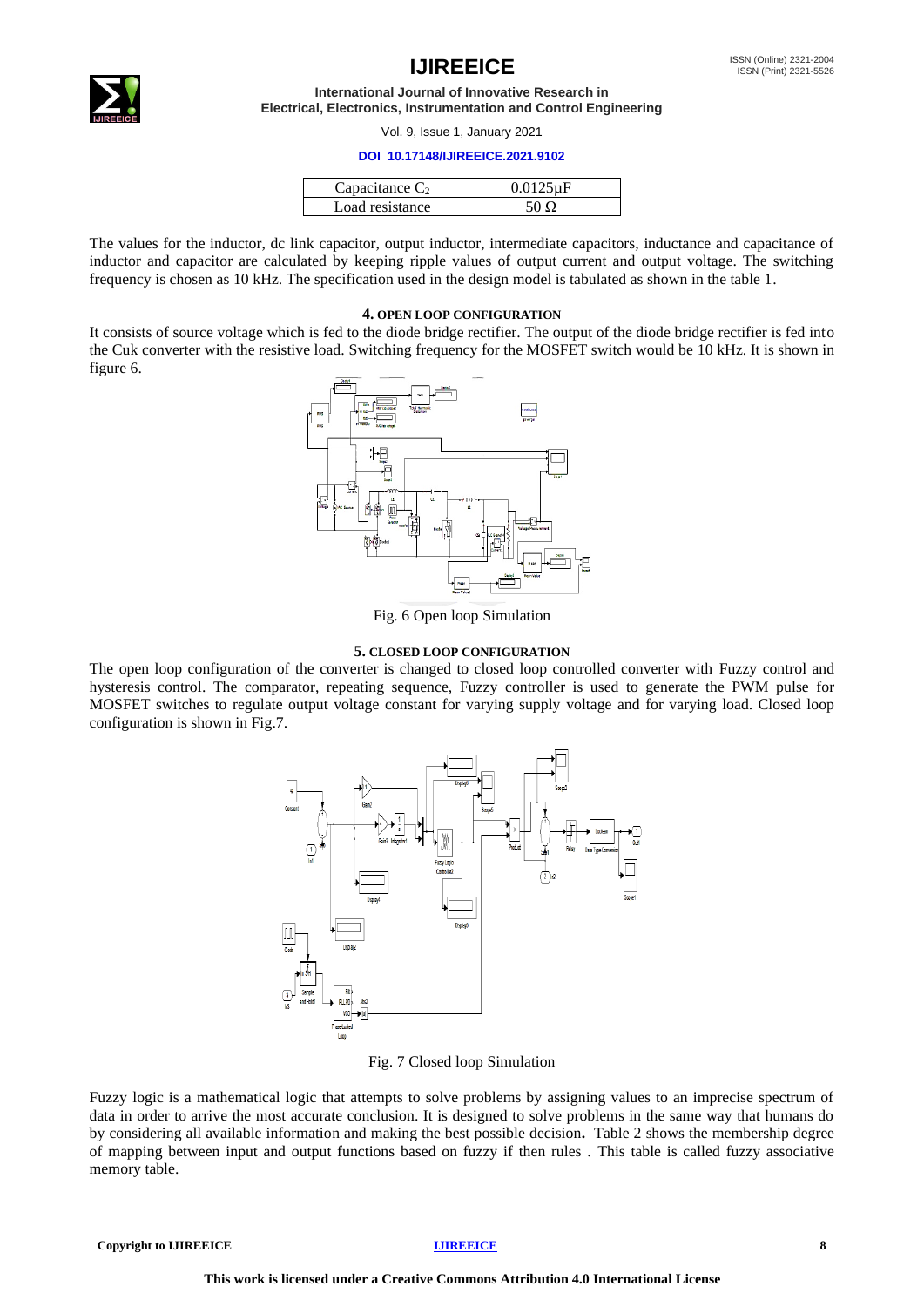

**International Journal of Innovative Research in Electrical, Electronics, Instrumentation and Control Engineering**

Vol. 9, Issue 1, January 2021

## **DOI 10.17148/IJIREEICE.2021.9102**

## Table 2: Fuzzy rules

| <b>CER</b><br>ER | NB        | <b>NS</b> | <b>ZE</b> | <b>PS</b> | PB        |
|------------------|-----------|-----------|-----------|-----------|-----------|
| NB               | NB        | NB        | <b>NS</b> | ZE        | <b>PS</b> |
| <b>NS</b>        | NB        | <b>NS</b> | <b>NS</b> | E         | <b>PS</b> |
| ZΕ               | <b>NS</b> | <b>NS</b> | ZΕ        | PS        | PB        |
| PS               | <b>PS</b> | ZΕ        | PS        | <b>PS</b> | PB        |
| PB               | PB        | PS        | PS        | PB        | PB        |

## **7. ANALYSIS OF VARYING INPUT VOLTAGE**

By keeping the load constant, the input voltage is varied widely to understand the performance of the converter for varying input voltage, power factor, output voltage, total harmonic distortion readings are noted and tabulated as in table 3.

|  |  |  |  | Table 3: Analysis of Input voltage |
|--|--|--|--|------------------------------------|
|--|--|--|--|------------------------------------|

| S.no     | $\text{Vin}(\text{V})$ | Vo(V) | PF    | Is THD $(\% )$ |
|----------|------------------------|-------|-------|----------------|
| . .      | ⊥J                     | 48.0  | 0.997 | റ റ<br>⊃.∪     |
| <u>.</u> | 20                     | 47.1  | 0.998 | 3 Q<br>ر،ر     |
| <u>.</u> | ل ک                    | 48.U  | 0.996 | 4.J            |

## **8. ANALYSIS OF VARYING OUTPUT LOAD**

 For determining the input current, THD, power factor, output current, output voltage for varying load, keep the input voltage at constant 20V. The resistive load is varied and readings are tabulated as in the table 4. Table 4: Analysis of varying load

| S.no     | $\mathbf{V}\mathbf{in}(\mathbf{V})$ | Vo(V) | THD $(\% )$    | DБ    | лvі. |
|----------|-------------------------------------|-------|----------------|-------|------|
| . .      | 20                                  | 48.01 | 3.39           | 0.997 |      |
| <u>.</u> | 20                                  | 48    | $\circ$<br>.ა. | 0.993 | 100  |

## **9. SIMULATION WAVEFORMS**

Simulation is performed in the MATLAB for the proposed converter design. Power factor is maintained almost unity.THD is maintained below 4% which is the acceptable range of value. Parameter values used for the simulation work are found out from equation available.. Source voltage and source current is simulated and graph is obtained in the scope of SIMULINK which is shown in the Fig. 8. The input 20 V, 50 Hz is given to the circuit. The power factor is maintained almost unity.



Fig. 8 Input voltage waveform

The source current THD is less than 4%.

**Copyright to IJIREEICE** *IJIREEICE 9*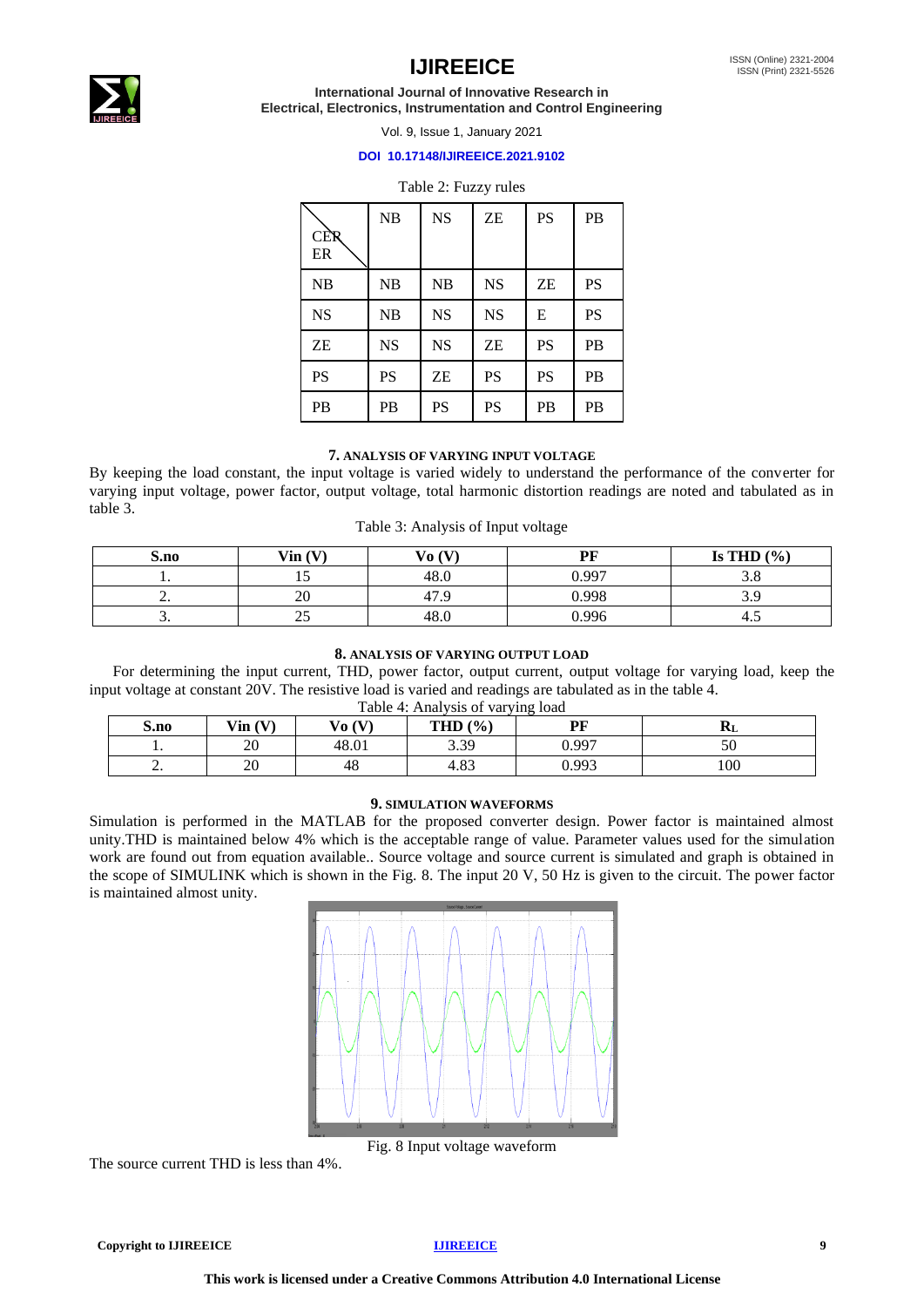

**International Journal of Innovative Research in Electrical, Electronics, Instrumentation and Control Engineering**

Vol. 9, Issue 1, January 2021

## **DOI 10.17148/IJIREEICE.2021.9102**



Fig. 9 Output voltage waveform

Output voltage also obtained in the scope of the MATLAB software as shown in the Fig. 9. The output voltage is regulated at 48 V.

### **CONCLUSION**

The single phase AC-DC Cuk converter was simulated with variation in load. The voltage unbalance problem is improved by using proposed cuk converter . The simulation was done for single phase AC-DC cuk converter with the fuzzy voltage controller and hysteresis current controller. This controller provides unity power factor, voltage regulation ,less harmonic distortion , high efficiency and good steady state performance .. The fuzzy voltage controller and hysteresis current controller gives very low THD of 3.90% and unity power factor. The THD lies within 5% which an IEEE standard even for wide range of load variation. The proposed converter is suitable for LED drives to operate efficiently.

### **REFERENCES**

- [1] B. Singh, B. N. Singh, A. Chandra, K. Al-Haddad, A. Pandey and D. P. Kothari, "A review of single-phase improved power quality AC-DC converters," in IEEE Transactions on Industrial Electronics, vol. 50, no. 5, pp. 962-981, Oct. 2003, doi: 10.1109/TIE.2003.817609.
- [2] J.Gnanavadivel, R.Thangasankaran, N.Senthil Kumar, K.S.Krishnaveni "Performance Analysis of PI Controller and PR Controller Based Three - Phase AC-DC Boost Converter with Space Vector PWM" International Journal of Pure and Applied Mathematics, vol-118,issue(24),pp 1- 16,2018
- [3] Gnanavadivel, J., Devapriya, R., Senthil Kumar, N., Jaya Christa, S.T. "Performance investigation of fuzzy controller, PI controller and hysteresis current controller based three - Phase AC-DC boost converter" International Journal of Applied Engineering Research, vol-10,issue(66),pp 276-283,2015
- [4] E. Divya and J. Gnanavadivel, "Harmonic elimination in three phase PWM rectifier using FPGA control," 2011 International Conference on Emerging Trends in Electrical and Computer Technology, Nagercoil, 2011, pp. 436-441, doi: 10.1109/ICETECT.2011.5760156.
- [5] P. Shobana, N. Geetha and J. Gnanavadivel, "Enhancement of power quality of AC-DC Boost converter with HCC and FLC-A comparative study," 2012 International Conference on Computing, Electronics and Electrical Technologies (ICCEET), Kumaracoil, 2012, pp. 254-258, doi: 10.1109/ICCEET.2012.6203829.
- [6] M. B. Lakshmi, R. Thangasankaran, J. Gnanavadivel and S. T. J. Christa, "Performance Evaluation of Fuzzy Controlled Single Phase PWM Rectifier," 2018 Second International Conference on Electronics, Communication and Aerospace Technology (ICECA), Coimbatore, 2018, pp. 1974-1979, doi: 10.1109/ICECA.2018.8474707.
- [7] J. Gnanavadivel, V. Chellappa and N. Senthil Kumar, "Comparison of Power Quality Improvement techniques in AC-DC Cuk Converter," 2011 International Conference on Computer, Communication and Electrical Technology (ICCCET), Tamilnadu, 2011, pp. 400-404, doi: 10.1109/ICCCET.2011.5762508.
- [8] V. Chellappa, J. Gnanavadivel and N. S. Kumar, "Power quality improvement techniques in AC-DC Cuk Converter," 2011 International Conference on Emerging Trends in Electrical and Computer Technology, Nagercoil, 2011, pp. 430-435, doi: 10.1109/ICETECT.2011.5760155.
- [9] J Gnanavadivel, P Yogalakshmi, N Senthil Kumar, S Muralidharan "High efficient single stage Cuk LED driver for universal input voltage applications with improved power quality" Optoelectronics and Advanced Materials-Rapid Communications, vol-12,issue(11-12),pp 694-699,2018
- [10] E. T. R. Smiline, J. Gnanavadivel, S. T. J. Christa and N. S. Kumar, "Performance evaluation of PI and fuzzy tuned PI controllers for single phase bridgeless modified SEPIC converter," 2016 International Conference on Circuit, Power and Computing Technologies (ICCPCT), Nagercoil, 2016, pp. 1-6, doi: 10.1109/ICCPCT.2016.7530120.
- [11] B. Karthikeyan, S. T. J. Christa and J. Gnanavadivel, "Modeling and Evaluation of Modified SEPIC Converter Fed BLDC Motor Drive," 2018 Second International Conference on Electronics, Communication and Aerospace Technology (ICECA), Coimbatore, 2018, pp. 1900-1905, doi: 10.1109/ICECA.2018.8474887.
- [12] J Gnanavadivel, NS Kumar, STJ Christa, P Yogalakshmi "Design and Implementation of High Power LED Lighting System for Health Care Applications" Current Signal Transduction Therapy, vol-14,issue(1),pp 31-37,2019
- [13] N Rathina Prabha, J Gnanavadivel, KS .Krishna Veni "Performance Investigation of Single Switch Dual Output DC-DC SEPIC Converter for PV Applications" International Journal of Advanced Science and Technology, vol-29,issue(5),pp 4676-4683,2020
- [14] J Gnanavadivel, N Senthil Kumar, ST Christa, S Muralidharan "Design and implementation of FPGA-based high power LED lighting system for ships" Indian Journal of Geo Marine Sciences, vol-48,issue(5),pp 724-729,201
- [15] J Gnanavadivel, N Senthil Kumar, ST Christa, S Muralidharan "Design and implementation of FPGA-based high power LED lighting system for ships" Indian Journal of Geo Marine Sciences, vol-48,issue(5),pp 724-729,201